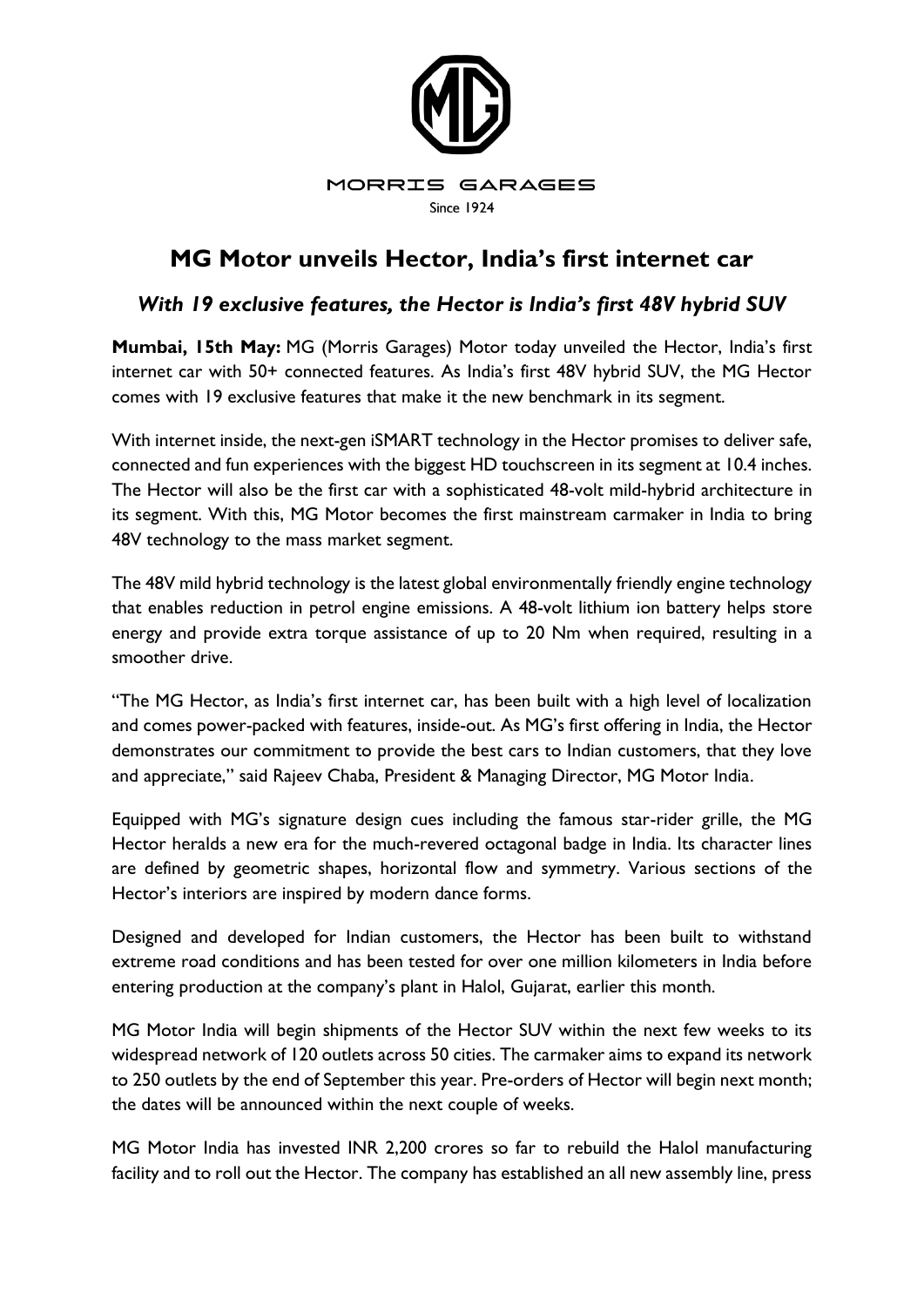

#### MORRIS GARAGES

**Since 1924** shop, body shop, parts distribution centre, testing track and a new state-of-the-art training facility in the plant, within a short span of 18 months. MG's Halol plant currently has a production capacity of 80,000 units per annum. The carmaker has also set up a captive vendor park at its plant to pursue aggressive localization for its vehicles.

The Hector will be available in both petrol and diesel engines, right from its launch next month. The 1.5 litre turbo-charged petrol engine delivers 143 PS power at a peak torque of 250 Nm and will be available in both manual and automatic transmissions. Its 2.0 litre diesel engine will deliver 170 PS at a peak torque of 350 Nm, with best-in-class fuel efficiency.

#### **48V MILD HYBRID**

Select petrol manual trims will come with the globally acclaimed 48V mild hybrid technology, with best-in-class fuel efficiency in the segment. The Hybrid variants will be powered by a 48 Volt lithium-ion battery that is four times more capable than the current offerings in the Indian mass market segment. With three key functions – Engine Auto Start Stop, Regenerative Braking and E-Boost - the combination provides a great driving experience while reducing emissions by up to 12%.

### **6-SPEED DCT**

The DCT is a highly sophisticated and refined automatic transmission that strikes the perfect balance between power and fuel economy. Like the other variants, the DCT has also been tested extensively under extreme climatic conditions globally for more than 2.6 million kms.

MG Motor India is a future-ready organization that is setting industry benchmarks in terms of its young & smart work culture and diversity. Female employees already account for 31 percent of the company's total workforce of 1,200 employees. With a focus on four key organizational pillars of innovation, safety, experiences and diversity, the carmaker has built a strong foundation for its future operations. The company has also recently invested INR 150 crores to purchase a brand-new corporate office in Gurgaon as part of its commitment to be in India for the long term.

#### **About MG Motor India**

Founded in the UK in 1924, Morris Garages vehicles were world famous for their sports cars, roadsters, and cabriolet series. MG vehicles were much sought after by many celebrities, including the British Prime Ministers and even the British Royal Family, for their styling, elegance, and spirited performance. The MG Car Club, set up in 1930 at Abingdon in the UK, has more than a million loyal fans, making it by far one of the world's largest clubs for a car brand. MG has evolved into a modern, futuristic and innovative brand over the last 95 years. With plans to soon introduce its brand of vehicles in the Indian market, MG Motor India has commenced its manufacturing operations at its car